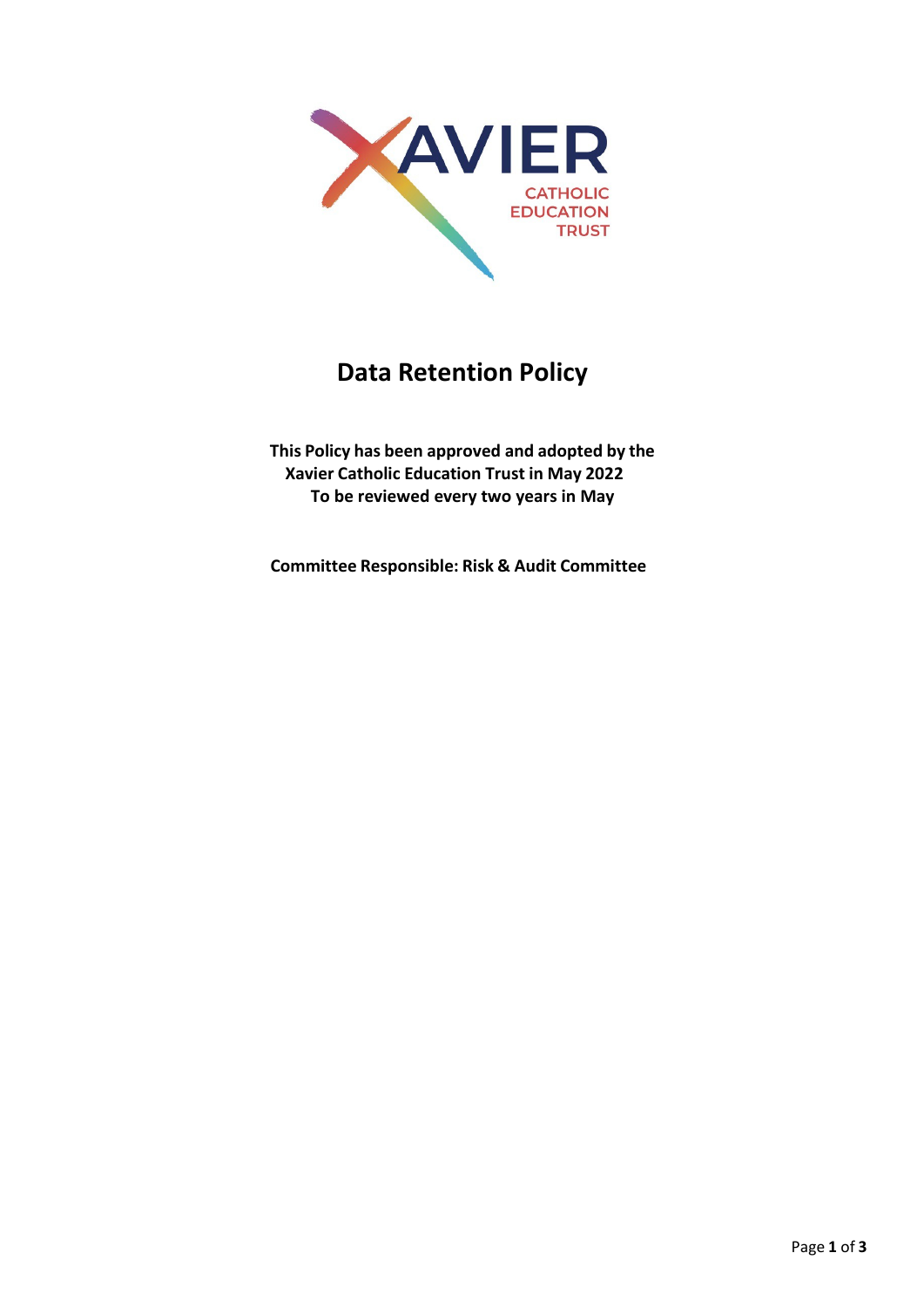# **Any reference within this policy to Xavier Catholic Education Trust, XCET or the Trust also incorporates its constituent schools.**

#### **Introduction**

The Xavier Catholic Education Trust has a responsibility to maintain its records and record keeping systems. When doing this, the Trust will take account of the following factors:

- The most efficient and effective way of storing records and information;
- The confidential nature of the records and information stored:
- The security of the record systems used;
- Privacy and disclosure; and
- Their accessibility.

This policy does not form part of any employee's contract of employment and is not intended to have contractual effect. It does, however, reflect the Trusts' current practice, the requirements of current legislation and best practice and guidance. It may be amended by the Trust from time to time and any changes will be notified to employees within one month of the date on which the change is intended to take effect. The Trust may also vary any parts of this procedure, including anytime limits, as appropriate in any case.

#### **Data Protection**

This policy sets out how long employment-related and pupil data will normally be held by us and when that information will be confidentially destroyed in compliance with the terms of the General Data Protection Regulation (GDPR) and the Freedom of Information Act 2000.

Data will be stored and processed to allow for the efficient operation of the Schools. The Trusts' Data Protection Policy outlines its duties and obligations under the GDPR.

#### **Retention Schedule**

The Trust has agreed to adopt the retention schedule for documentation that is set out in the Information Records Management Society Toolkit for schools. <https://irms.org.uk/page/AcademiesToolkit>

Information (hard copy and electronic) will be retained for at least the period specified in the IRMS toolkit. When managing records, the Trust will adhere to the standard retention times listed within that schedule.

The schedule is a relatively lengthy document listing the many types of records used by schools and the applicable retention periods for each record type. The retention periods are based on business needs and legal requirements.

#### **Destruction of Records**

Where records have been identified for destruction they should be disposed of in an appropriate way. All information must be reviewed before destruction to determine whether there are special factors that mean destruction should be delayed, such as potential litigation, complaints or grievances.